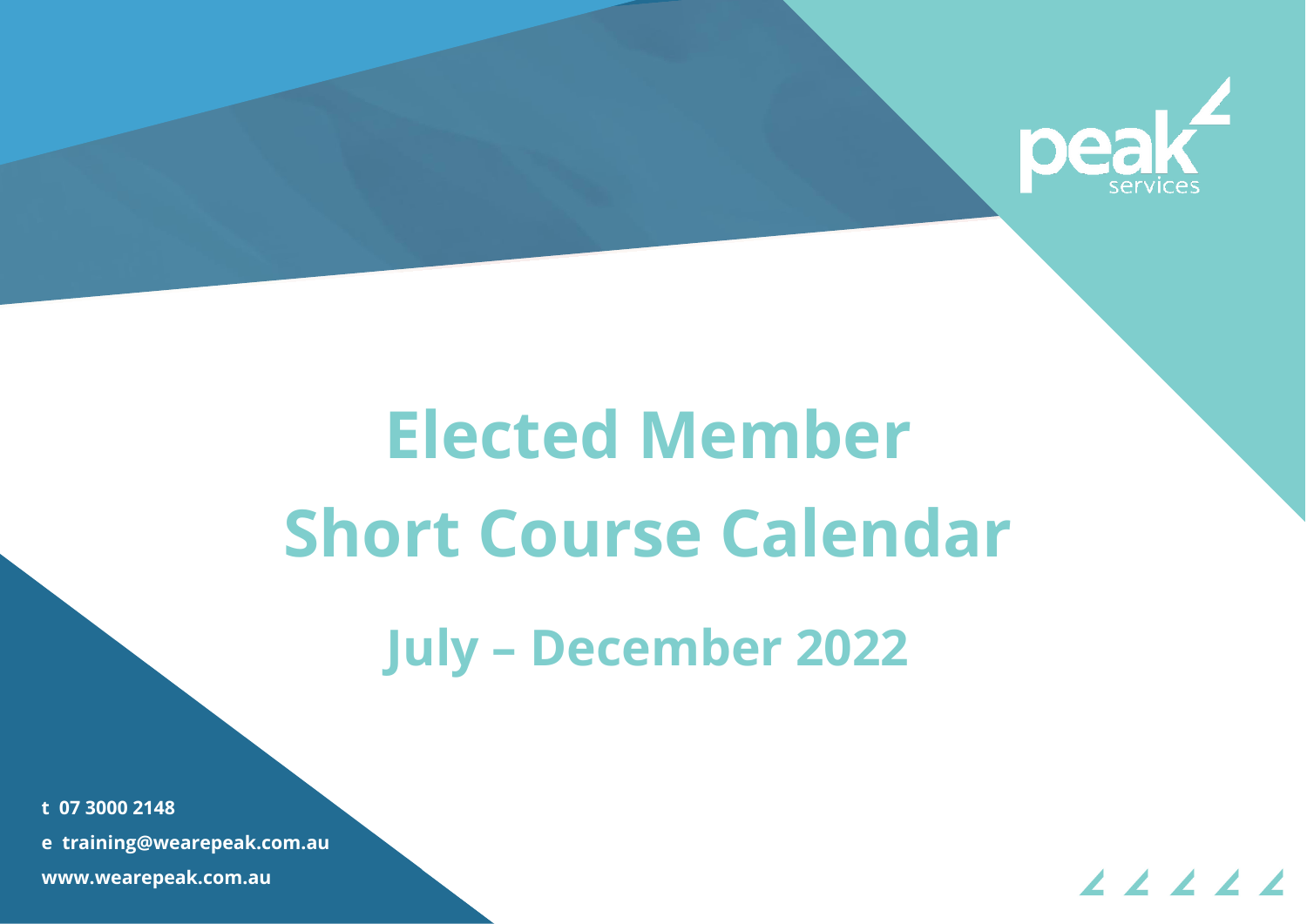| <b>Dates</b> | <b>Elected Member Short Course</b>            | <b>Duration</b> | <b>Time</b>     | <b>Price</b><br>(inc GST) |
|--------------|-----------------------------------------------|-----------------|-----------------|---------------------------|
| 7 July       | <b>Councillor Roles and Responsibilities</b>  | 1 day           | 9.30am-3.30pm   | \$530                     |
| 13 July      | <b>Rates and Charges</b>                      | 1 day           | 9.00am-3.30pm   | \$530                     |
| 28 July      | Social Media for Elected Members              | 3 hours         | 9.00am-12.00pm  | \$399                     |
| 2 August     | <b>Land Use Planning</b>                      | 1 day           | 9.00am-3.30pm   | \$880                     |
| 3 August     | Owning Your Online Presence                   | 2 hours         | 1.00pm-3.00pm   | \$530                     |
| 23 August    | <b>Strategic Planning</b>                     | 1 day           | 9.00am-3.30pm   | \$530                     |
| 30 August    | <b>Protocols for Council Meetings</b>         | 1 day           | 9.30am-3.30pm   | \$530                     |
| 14 September | Owning Your Online Presence                   | 2 hours         | 1.00pm-3.00pm   | \$530                     |
| 15 September | <b>Chairing Council Meetings</b>              | 1 day           | 9.30am-3.30pm   | \$530                     |
| 15 September | Social Media for Elected Members              | 3 hours         | 9.00am-12.30pm  | \$399                     |
| 20 September | Code of Conduct for Councillors               | 3 hours         | 9.30am-12.30pm  | \$399                     |
| 21 September | De-Escalating Aggressive and Hostile Language | 1 hour          | 10.00am-11.00am | \$200                     |
| 21 September | De-Escalating Aggressive and Hostile Language | 1 hour          | 1.00pm-2.00pm   | \$200                     |
| 21 September | <b>Financial Reports and Budgets</b>          | 1 day           | 9.00am-3.30pm   | \$530                     |